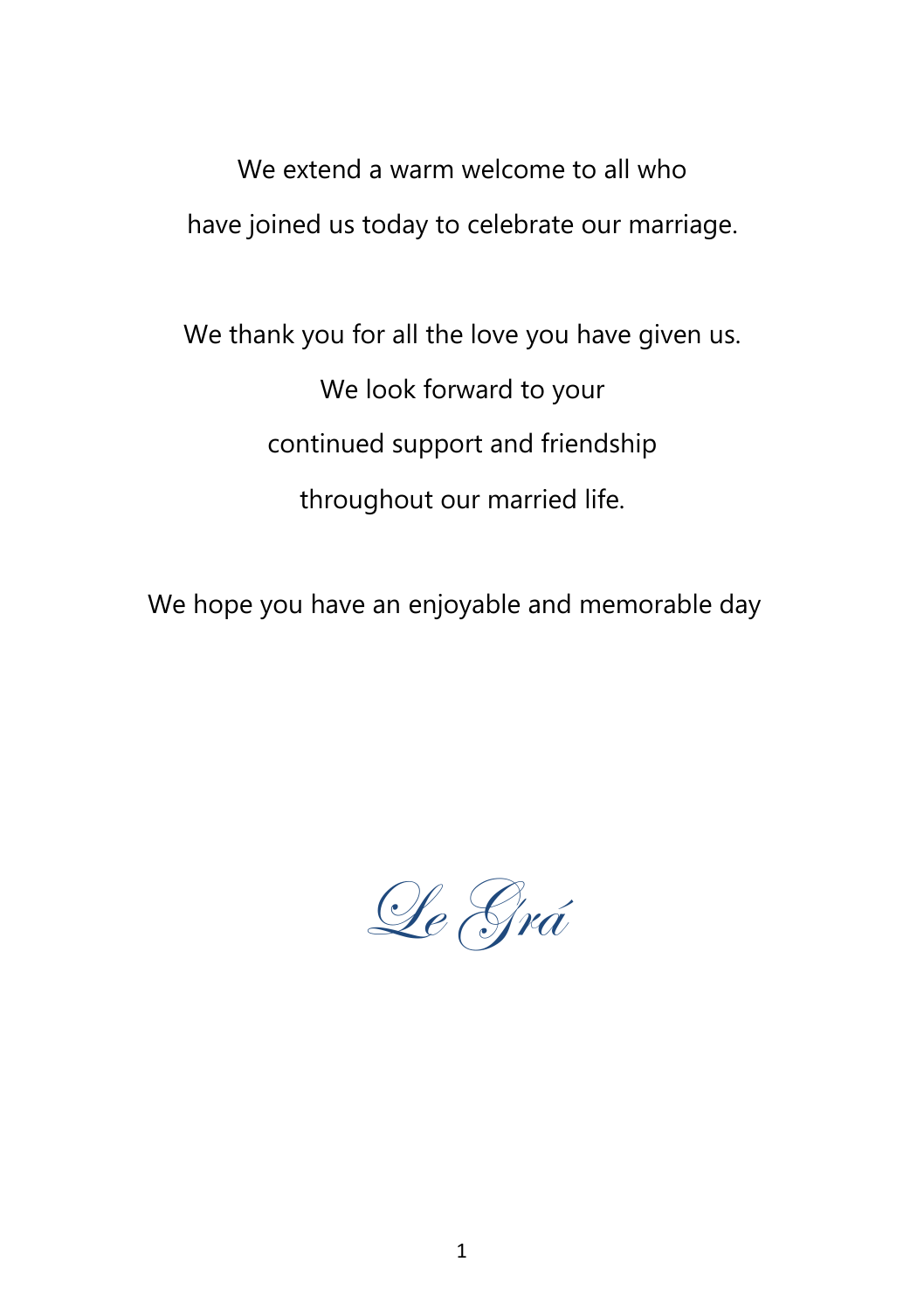Our Wedding Party

**Bride:** 

**Groom:** 

**Celebrant:** 

**Witnesses**

**First Reading:** 

**Second Reading:** 

**Prayer of the Faithful:**

**Music:**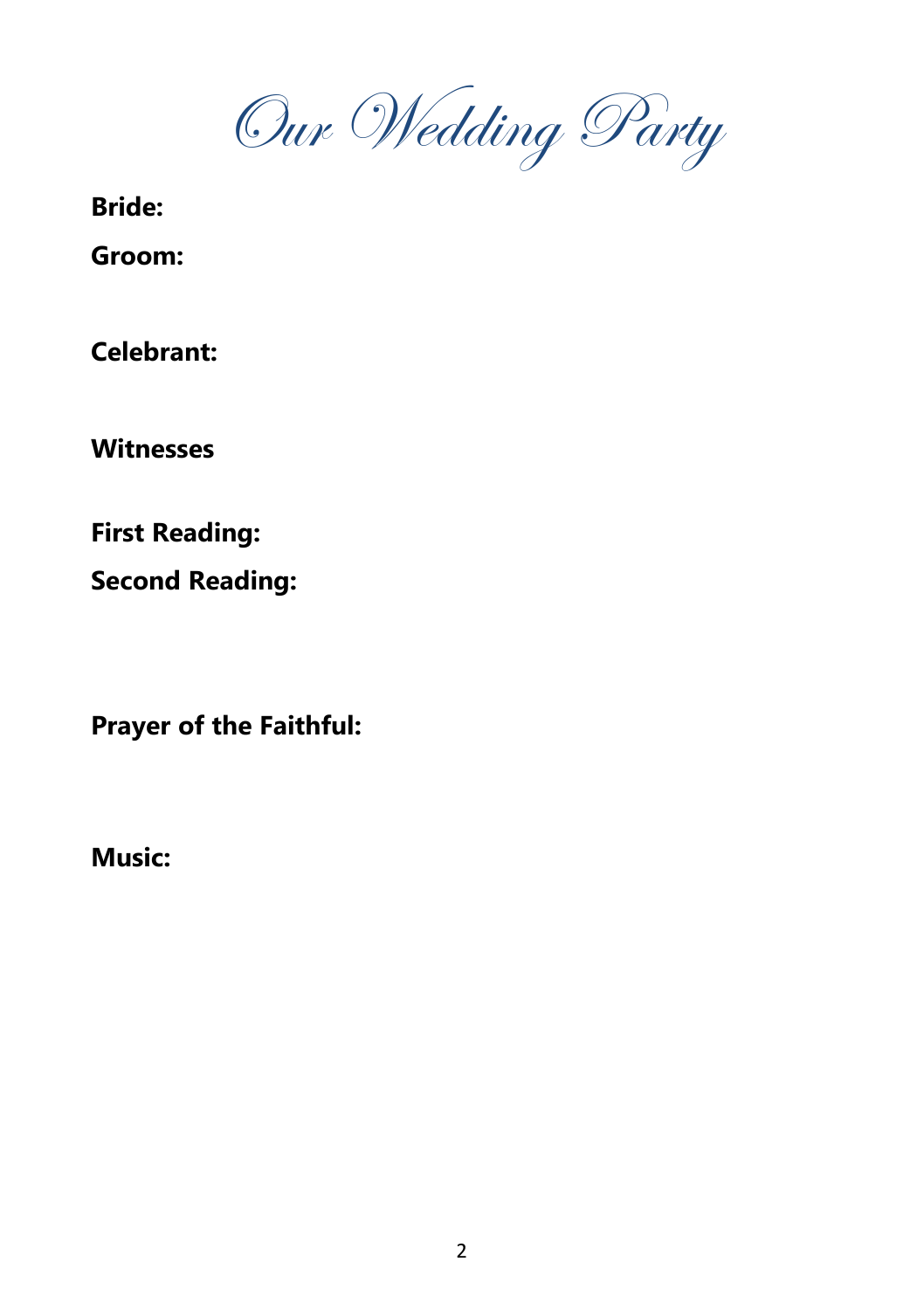Introductory Rite All Stand

| <b>Celebrant:</b> | N and N, would like to welcome<br>you to the celebration of their marriage.<br>Before God and before you as witnesses,<br>they are to pledge themselves to each<br>other. They now invite each of you to<br>join them in sharing the joy of the<br>celebration and to pray with them that<br>God may bless their marriage. |
|-------------------|----------------------------------------------------------------------------------------------------------------------------------------------------------------------------------------------------------------------------------------------------------------------------------------------------------------------------|
| <b>Celebrant:</b> | In the name of the Father, and of the Son<br>and of the Holy Spirit.                                                                                                                                                                                                                                                       |

**All:** Amen.

**Celebrant:** The grace of our Lord Jesus Christ and the love of God, and the communion of the Holy Spirit be with you all.

**All:** And with your spirit



N and N each light a candle representing their individuality and uniqueness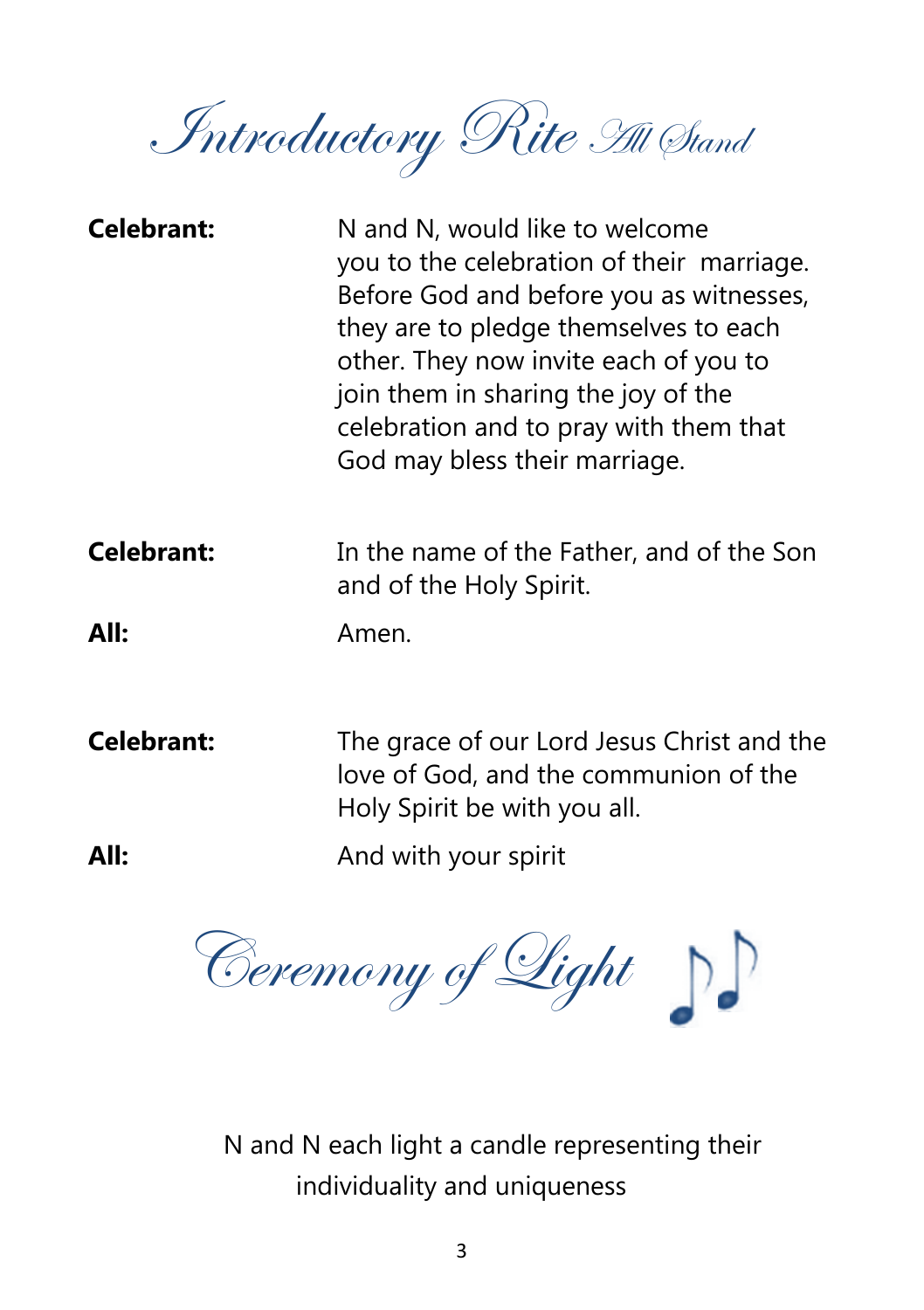Penitential Rite

**Celebrant:** Coming together as God's family with confidence, let us ask the Father's forgiveness, for he is full of gentleness and compassion with you all.

**Celebrant:** Lord have mercy.

**All:** Lord have mercy.

**Fr. Celebrant:** Christ have mercy.

**All:** Christ have mercy.

**Celebrant:** Lord have mercy.

**All:** Lord have mercy

Opening Prayers

**Celebrant:** Let us pray. Father, hear our prayers for N and N who today are united in marriage before your altar. Give them your blessing and strengthen their love for each other. We ask this through our Lord Jesus Christ, your Son, who lives and reigns with you and the Holy Spirit, One God for ever and ever. **All:** Amen.

4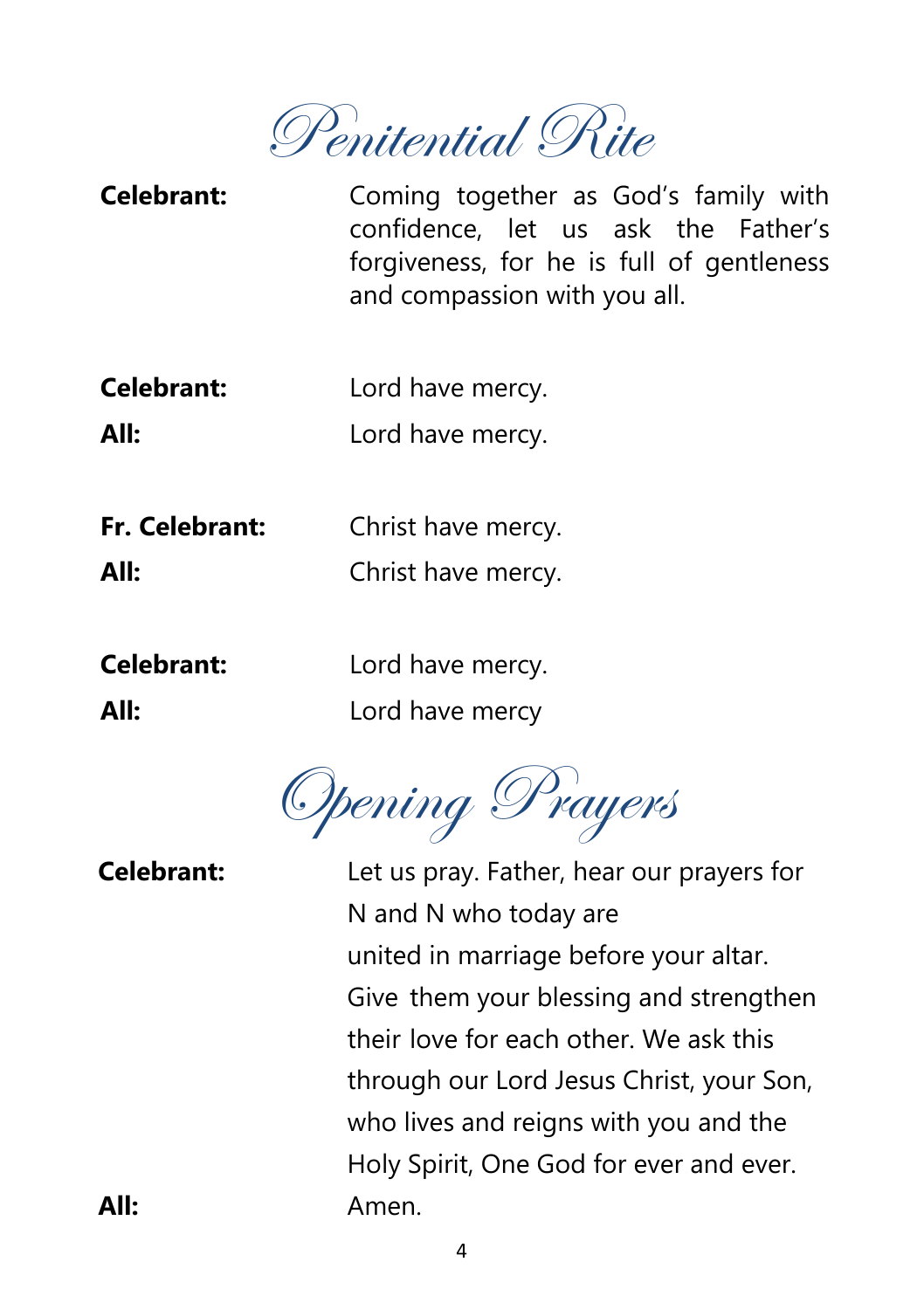Liturgy of the Word All sit

### **First Reading: A reading from the book of Ecclesiastics**

A faithful friend is a sure shelter, who ever finds one, has found a rare treasure. There is nothing so precious as loving friend, there is no measuring their worth. A faithful friend is a friend for life, and those who live in the Lord will find one. Who ever loves the Lord, makes a true friend, for as you are so is your friend.

This is the word of the Lord.

**All:** Thanks be to God.

**Responsorial Psalm:**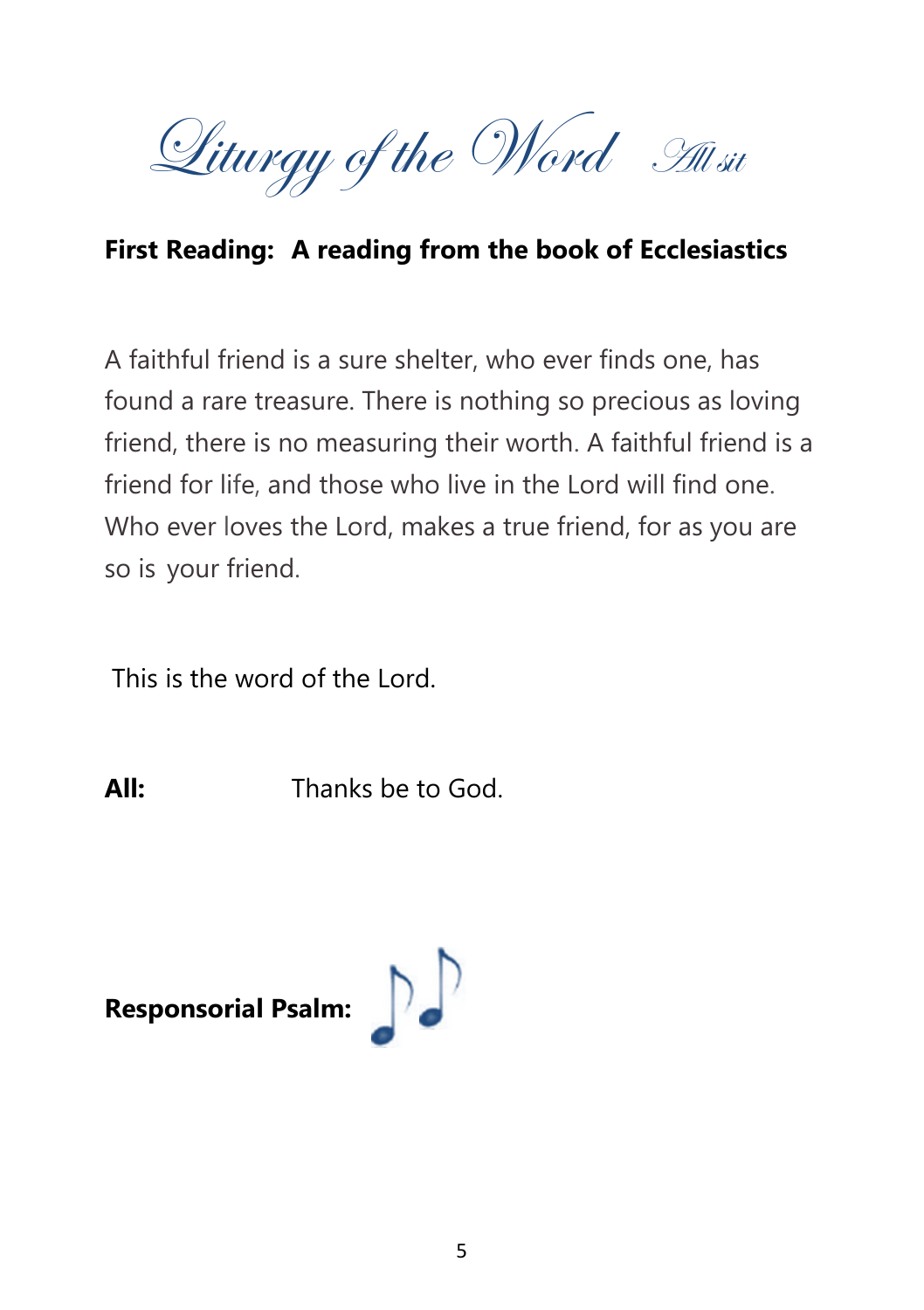#### **Second Reading:**

## **A reading from the first letter of St. Paul to the Corinthians.**

Be ambitious for the higher gifts. I am going to show you a way that is better than any of them. If I have all the eloquence of men or of angels, but speak without love, I am simply a gong booming or a cymbal clashing. If I have the gift of prophecy, understanding all the mysteries there are, and knowing everything, and if I have faith in all its fullness, to move mountains, but without love, then I am nothing at all. Love is always patient and kind; it is never jealous; love is never boastful or conceited; it is never rude or selfish; it does not take offence, and is not resentful. Love takes no pleasure in other people's sins but delights in the truth; it is always ready to excuse, to trust, to hope, and to endure whatever comes. Love does not come to an end.

The word of the Lord.

**All:** Thanks be to God.

Gospel Acclamation

The Gospel. All Stand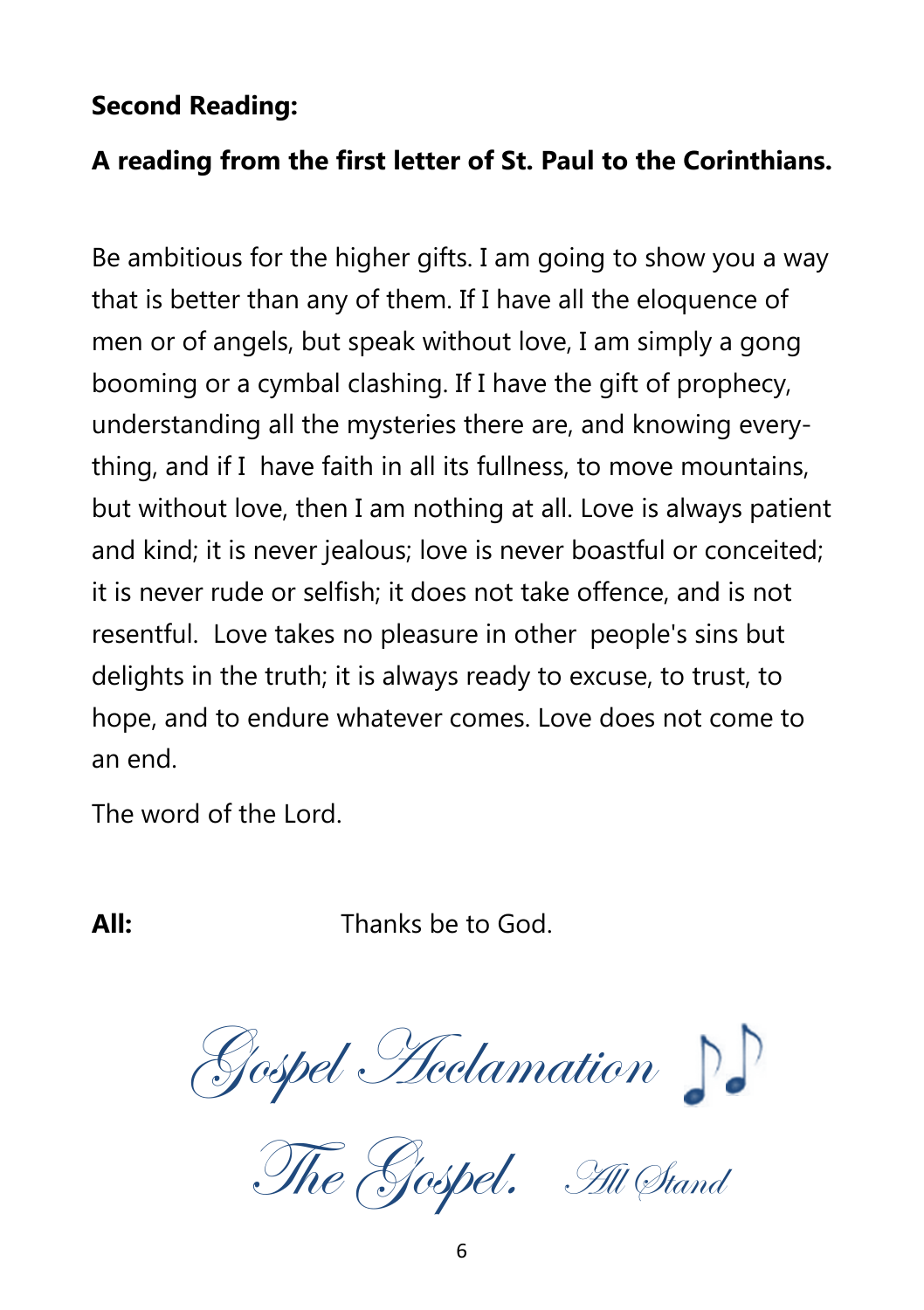| <b>Celebrant:</b> | The Lord be with you. |
|-------------------|-----------------------|
| All:              | And with your spirit. |

## **Celebrant: A reading from the Holy Gospel according to John.**

| <b>Celebrant;</b> | Jesus said to his disciples; As a father has |
|-------------------|----------------------------------------------|
|                   | loved me, so I have loved you. Remain in     |
|                   | my love. If you keep my commandments         |
|                   | you will remain in my love, just as I have   |
|                   | kept my fathers commandments and             |
|                   | remain in his love. I have told you this so  |
|                   | that my own joy may be in you and your       |
|                   | joy may be complete.                         |
|                   | This is my commandment; love one             |
|                   | another as I have loved you.                 |
|                   |                                              |
|                   | The Gospel of the Lord.                      |
|                   |                                              |

All: Praise to you Lord Jesus Christ.

.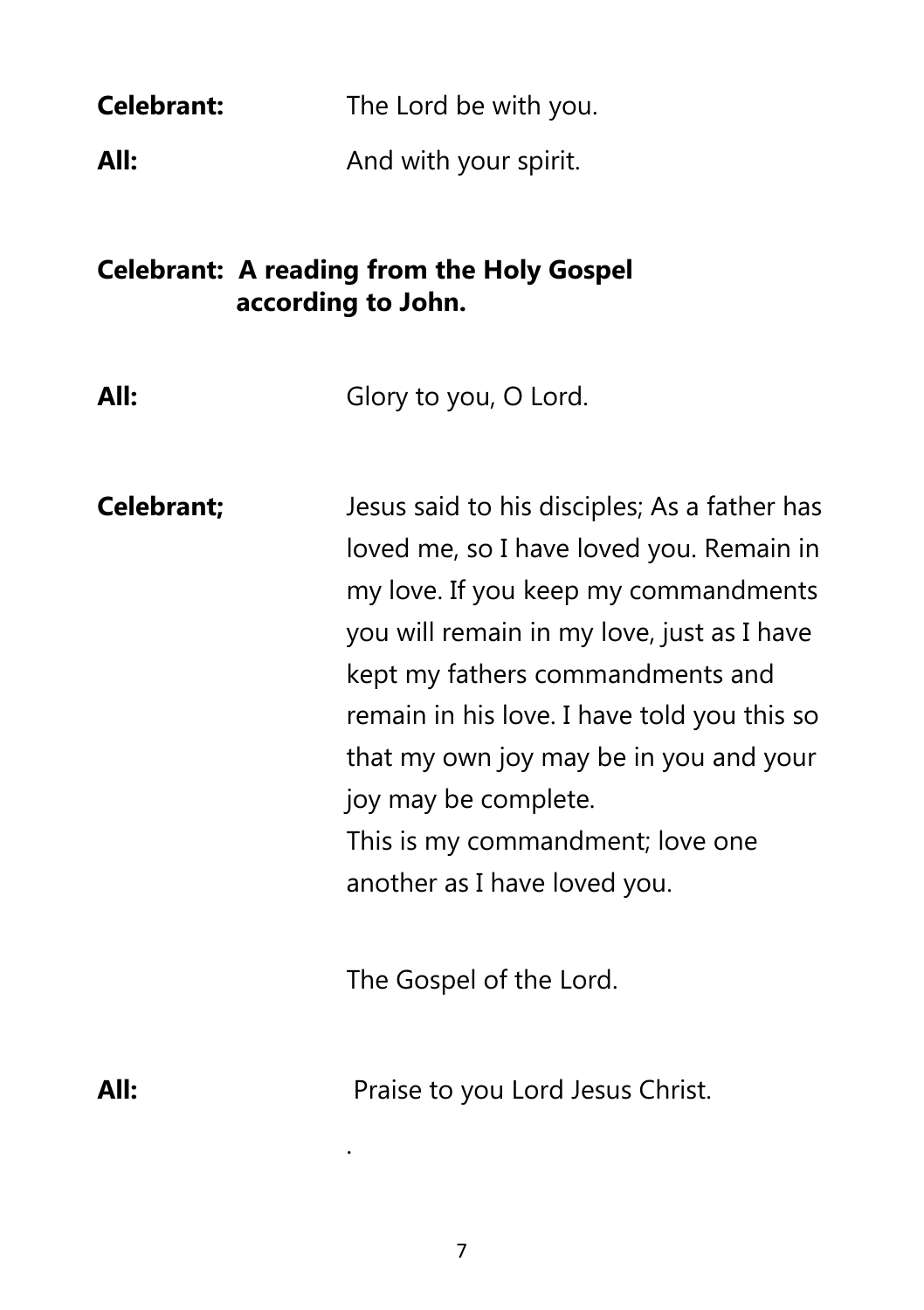The Rite of Marriage

| <b>Celebrant:</b> | N and N you have come here<br>today to pledge your love before God<br>and in the presence of myself, your<br>family and friends.                                                                                                                                                                                                                |
|-------------------|-------------------------------------------------------------------------------------------------------------------------------------------------------------------------------------------------------------------------------------------------------------------------------------------------------------------------------------------------|
|                   | In becoming husband and wife, you<br>give yourself to each other for life. You<br>promise to be true and faithful, to<br>support and cherish each other, so that<br>your years together will be the living<br>out in love of the pledge you now<br>make. May your love for each other<br>reflect the enduring love of Christ for<br>his people. |
|                   | N and N, you are about to<br>celebrate this Sacrament. Have you<br>come here of your of your own free will<br>and choice to marry each other?                                                                                                                                                                                                   |
| N and N:          | We have.                                                                                                                                                                                                                                                                                                                                        |
| <b>Celebrant:</b> | Will you love and honour each other in<br>marriage all the days of your life?                                                                                                                                                                                                                                                                   |
| N and N:          | We will.                                                                                                                                                                                                                                                                                                                                        |

8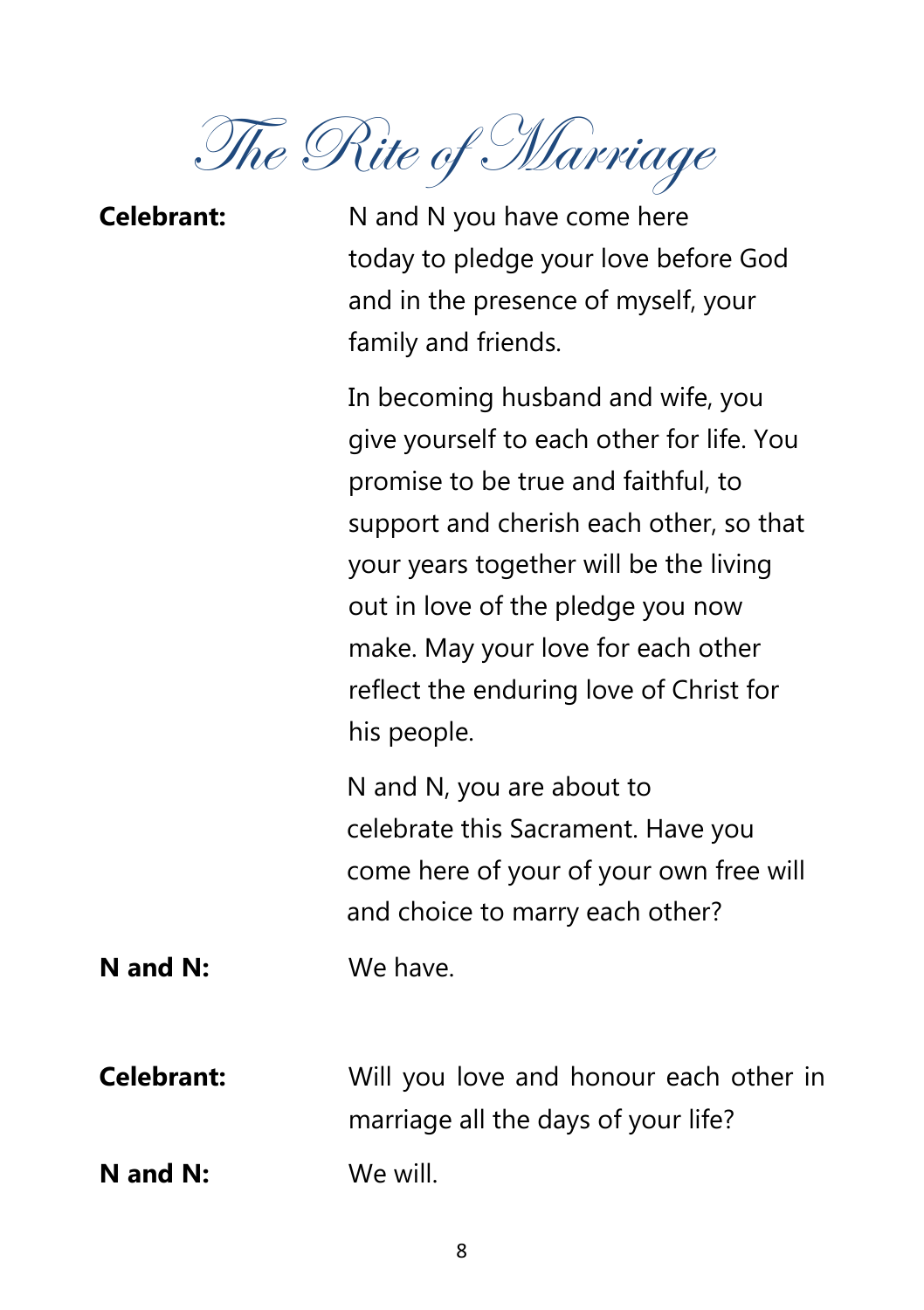**Celebrant:** Are you willing to accept with love the children God may give you and bring them up in accordance with the Law of Christ?

**N and N:** We are.

Declaration of Consent

**Celebrant:** I invite you then to declare before God and His Church your consent to become husband and wife.

**N** I, N, take you Nas my wife for better or worse, for richer, for poorer, in sickness and in health, all the days of our life.

**N:** I, N, take you N as my husband, for better for worse, for richer, for poorer, in sickness and in health, all the days of our life.

**Celebrant:** What God joins together man must not separate. May the Lord confirm the consent you have given and enrich you with His blessings.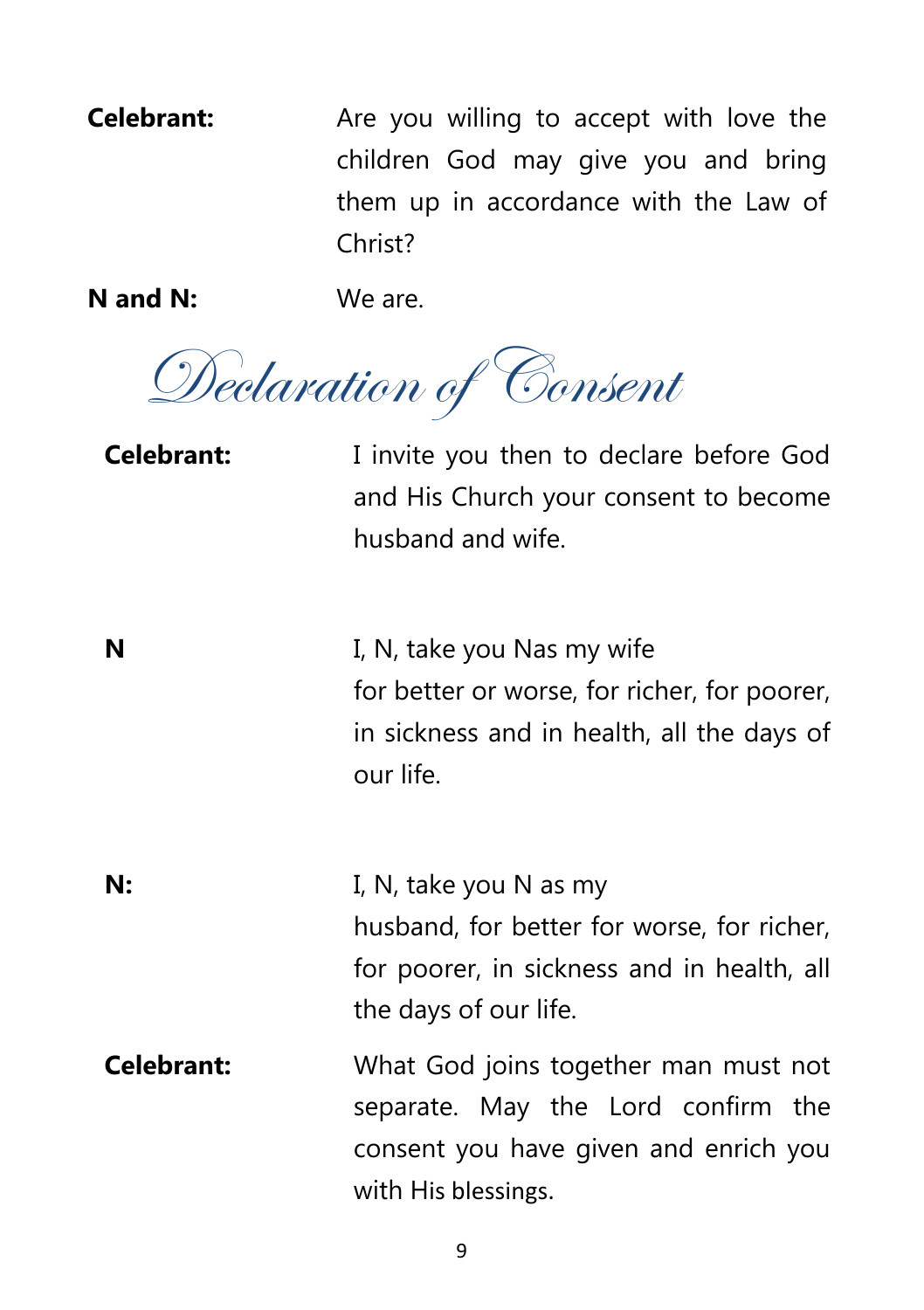Blessing of the Rings

| <b>Celebrant:</b> | Almighty God, bless these rings,       |
|-------------------|----------------------------------------|
|                   | symbols of faithfulness and unbroken   |
|                   | love. May N and N always               |
|                   | be true to each other, may they be one |
|                   | in heart and mind, may they be united  |
|                   | in love forever.                       |
|                   | Through Christ our Lord.               |
| All:              | Amen.                                  |

N places the ring on N's finger.

| N: | N wear this ring as a sign of our         |
|----|-------------------------------------------|
|    | faithful love. In the name of the Father, |
|    | Son, and the Holy Spirit.                 |

N places the ring on N's finger.

| N: | N, wear this ring as a sign of        |
|----|---------------------------------------|
|    | our faithful love. In the name of the |
|    | Father, Son, and the Holy Spirit.     |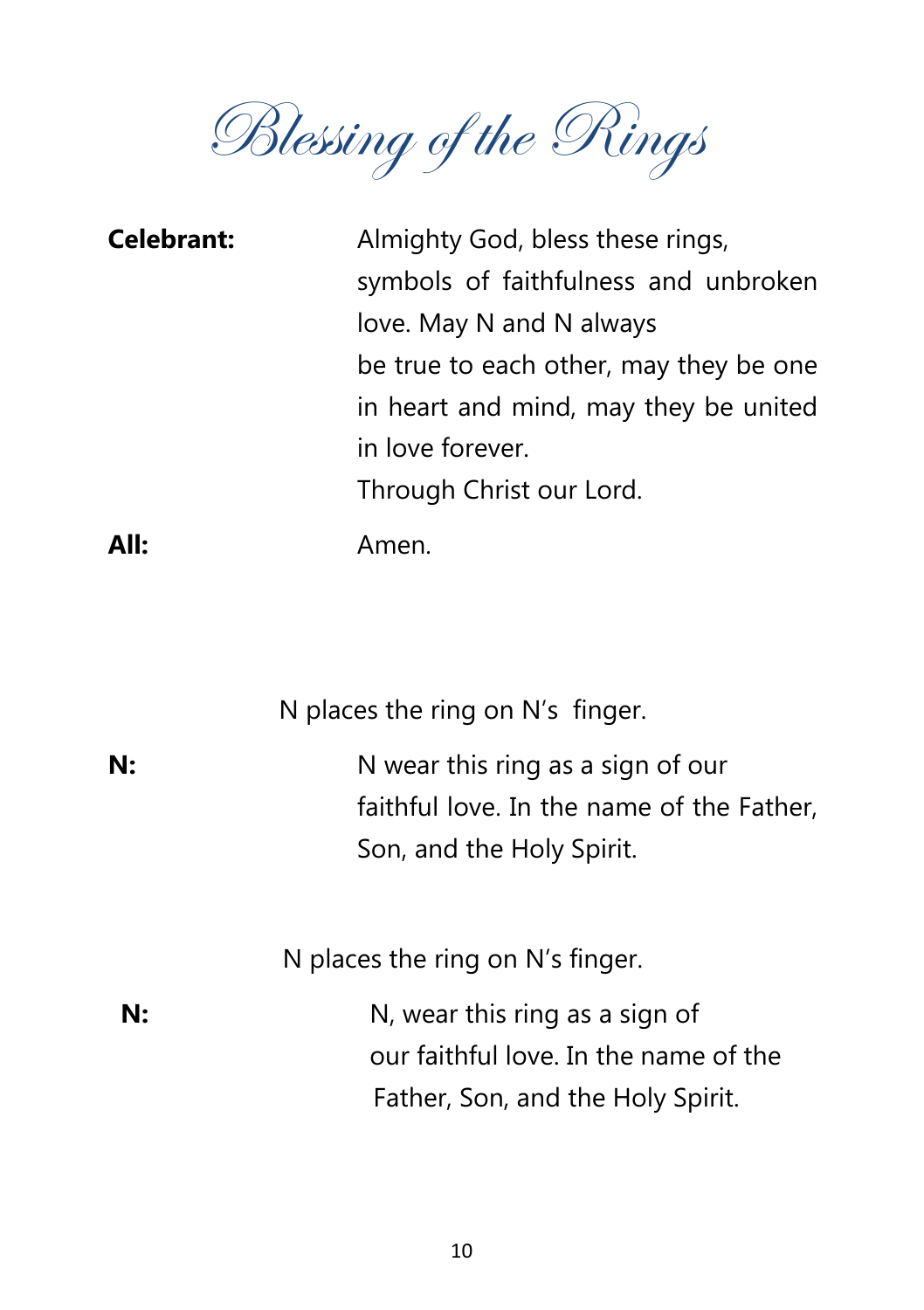Lighting of the Marriage

Candle

Together N and N light the candle as a symbol of their love, which now unites them in marriage.

Prayer for the

Newly Married Couple

# **N and N:** We thank you Lord, and we praise you for bringing us to this happy day. You have given us to each other. Now, together, we give ourselves to you. We ask you, Lord make us one in love; keep us one in peace. Protect our marriage. Bless our home. Make us gentle. Keep us faithful. And when life is over unite us again where parting is no more in the kingdom of your love. There we will praise you in the happiness and peace of our eternal home.

**All:** Amen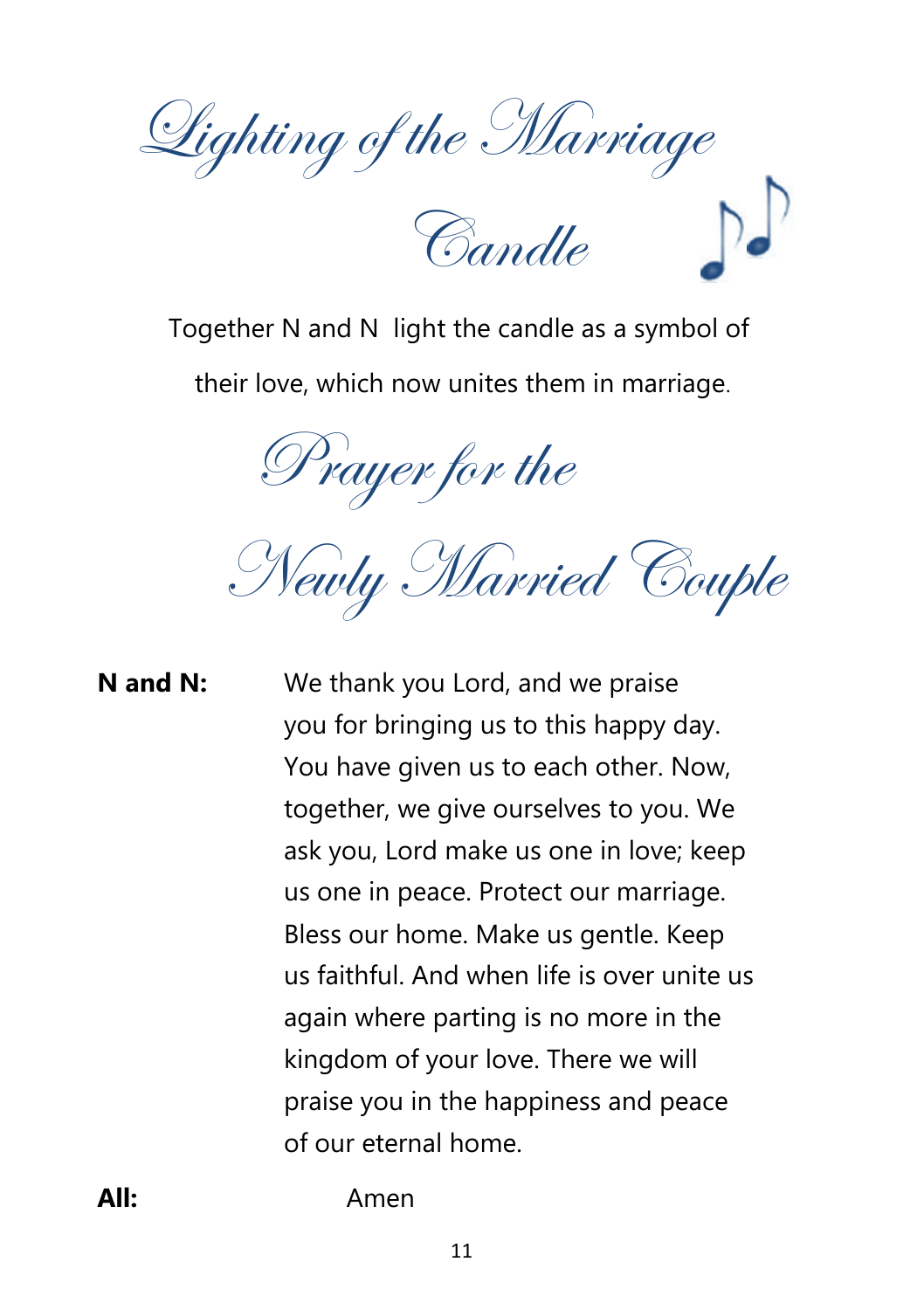Prayers of the Faithful All stand

| <b>Reader:</b> | We pray that the love of N and<br>N may grow deeper each day and<br>may that love strengthen and comfort<br>them on their journey through life<br>together. May they be true friends forever.<br>Lord hear us.                                                                                                                |
|----------------|-------------------------------------------------------------------------------------------------------------------------------------------------------------------------------------------------------------------------------------------------------------------------------------------------------------------------------|
| All:           | Lord graciously hear us.                                                                                                                                                                                                                                                                                                      |
| <b>Reader:</b> | We pray for the parents, family and<br>friends of N and N who helped<br>them to become husband and<br>wife.<br>Lord hear us.                                                                                                                                                                                                  |
| All:           | Lord graciously hear us.                                                                                                                                                                                                                                                                                                      |
| <b>Reader:</b> | We pray for the wonderful gift of<br>friendship, that we may treasure it and<br>that we never forget our friends. We<br>pray for all here today. We pray<br>especially for those who travelled great<br>distances and also for those who cannot<br>be present here today. May God bless<br>and watch over them. Lord hear us. |
| All:           | Lord graciously hear us.                                                                                                                                                                                                                                                                                                      |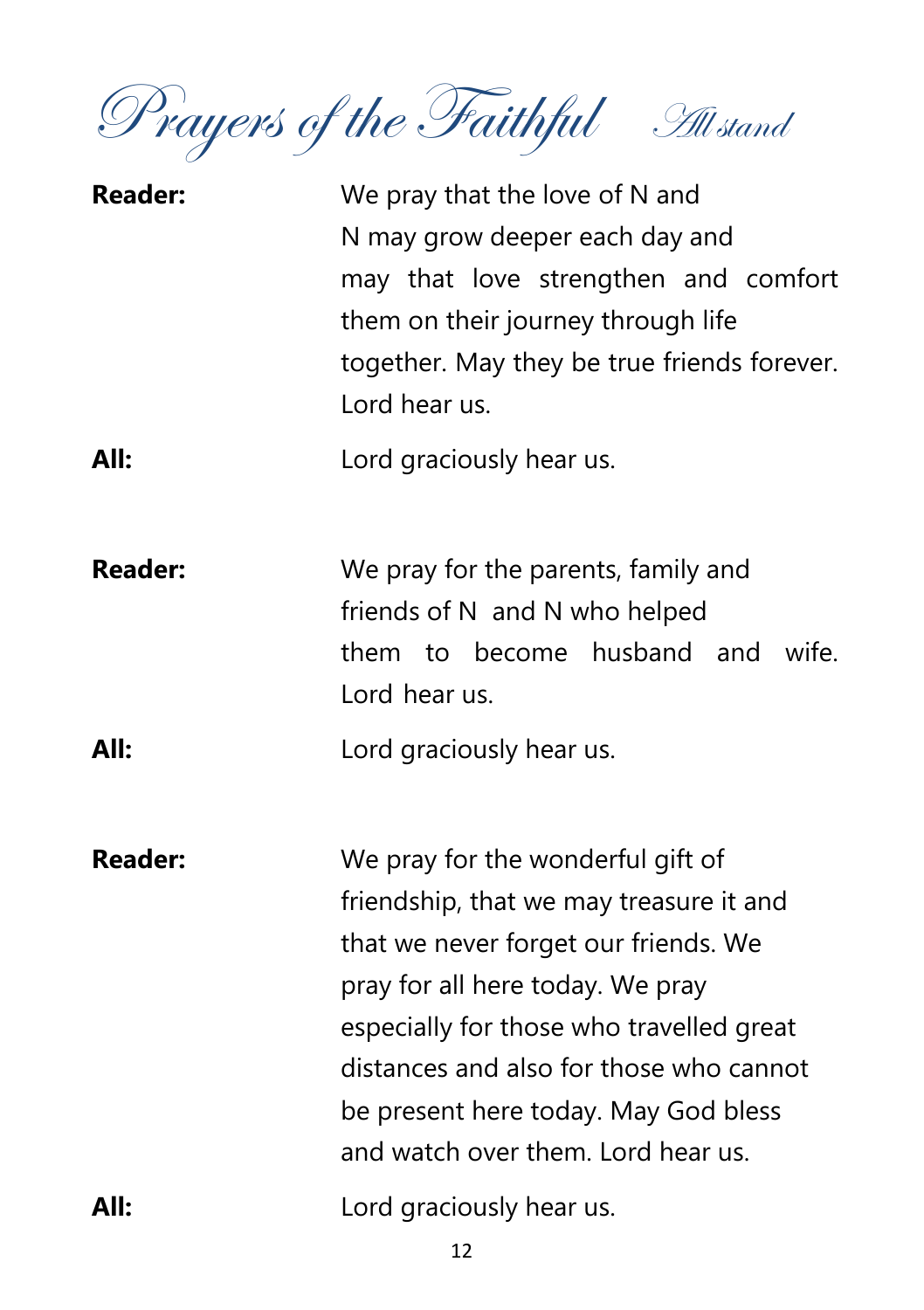**Celebrant:** Let us pray with confidence to the Father, in the words our Saviour gave us.

**All: Our Father, who art in Heaven,** hallowed be thy name. Thy Kingdom come, thy will be done on earth as it is in Heaven. Give us this day our daily bread and for give us our trespasses, as we forgive those who trespasses against us; and lead us not into temptation but deliver us from evil.

Nuptial Blessing

**Celebrant:** Let us ask God to bless N and N now married in Christ, and unite them in His love. God our Father, creator of the universe, you made man and woman in your likeness and blessed their union. We humbly pray to you for N and N, today united in the Sacrament of Marriage.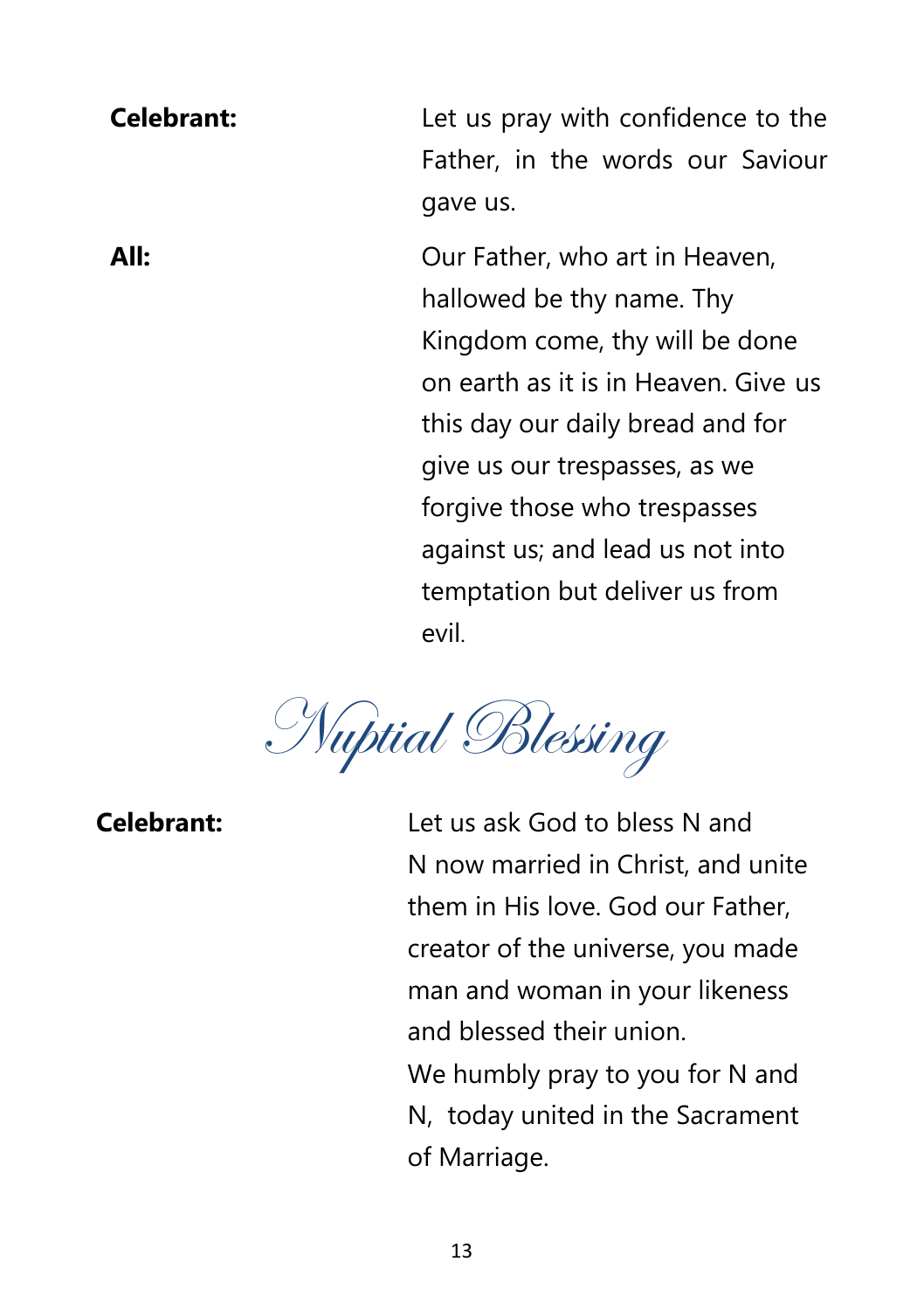May they find happiness in their love for each other and enrich the life of the Church. May they praise you in their days of happiness and turn to you in times of sorrow. May they know the joy of your help in their work and the strength of your presence in their need. May they worship you with the Church and be your witness in the world. May old age come to them in the company of their friends, and may they reach at last the Kingdom of Heaven.

We ask this through Christ our Lord.

**All:** Amen



**Celebrant:** Lord Jesus Christ, you said to your apostles: I leave you peace, my peace I give you. Look not on our sins but on the faith of your Church, and grant us the peace and unity of your Kingdom where you live forever and ever.

**All:** Amen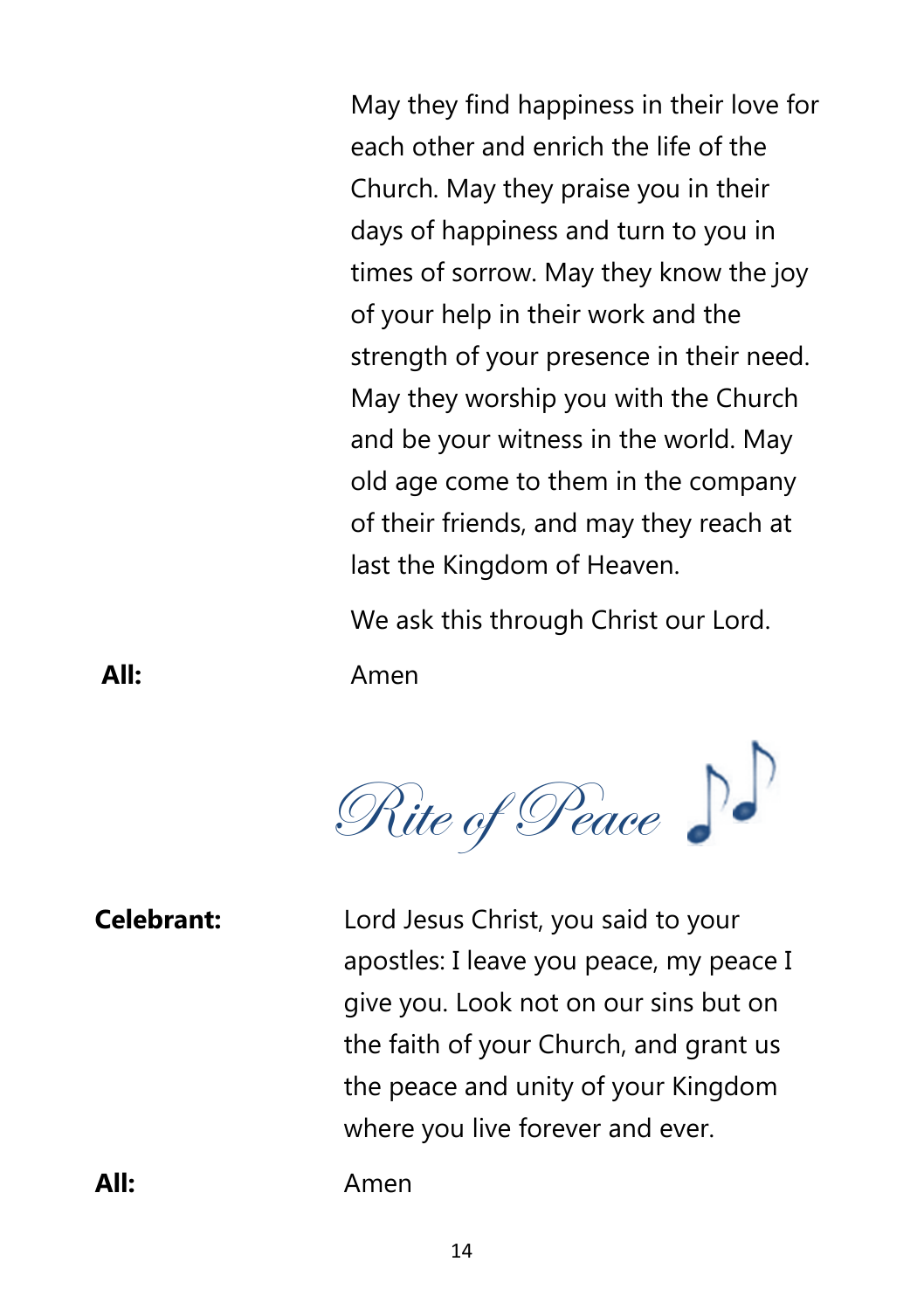| <b>Celebrant:</b> | The Peace of the Lord be with you always. |
|-------------------|-------------------------------------------|
| All:              | And with your spirit.                     |
| <b>Celebrant:</b> | Let us offer each other a sign of peace.  |

Final Blessing All Stand

| <b>Celebrant</b><br>All:  | The Lord be with you.<br>And with your spirit.                                                                                                                  |
|---------------------------|-----------------------------------------------------------------------------------------------------------------------------------------------------------------|
| <b>Celebrant:</b><br>All: | May God the eternal Father keep<br>you steadfast in your love.<br>Amen.                                                                                         |
| <b>Celebrant:</b><br>All: | May you have family to bless you,<br>friends to console you and may<br>you live in peace with all.<br>Amen.                                                     |
| Celebrant                 | May the peace of Christ ever<br>dwell in your home. May the<br>angels of God protect it, and<br>may the Holy Family of Nazareth<br>be its model and inspiration |
| All:                      | Amen.                                                                                                                                                           |